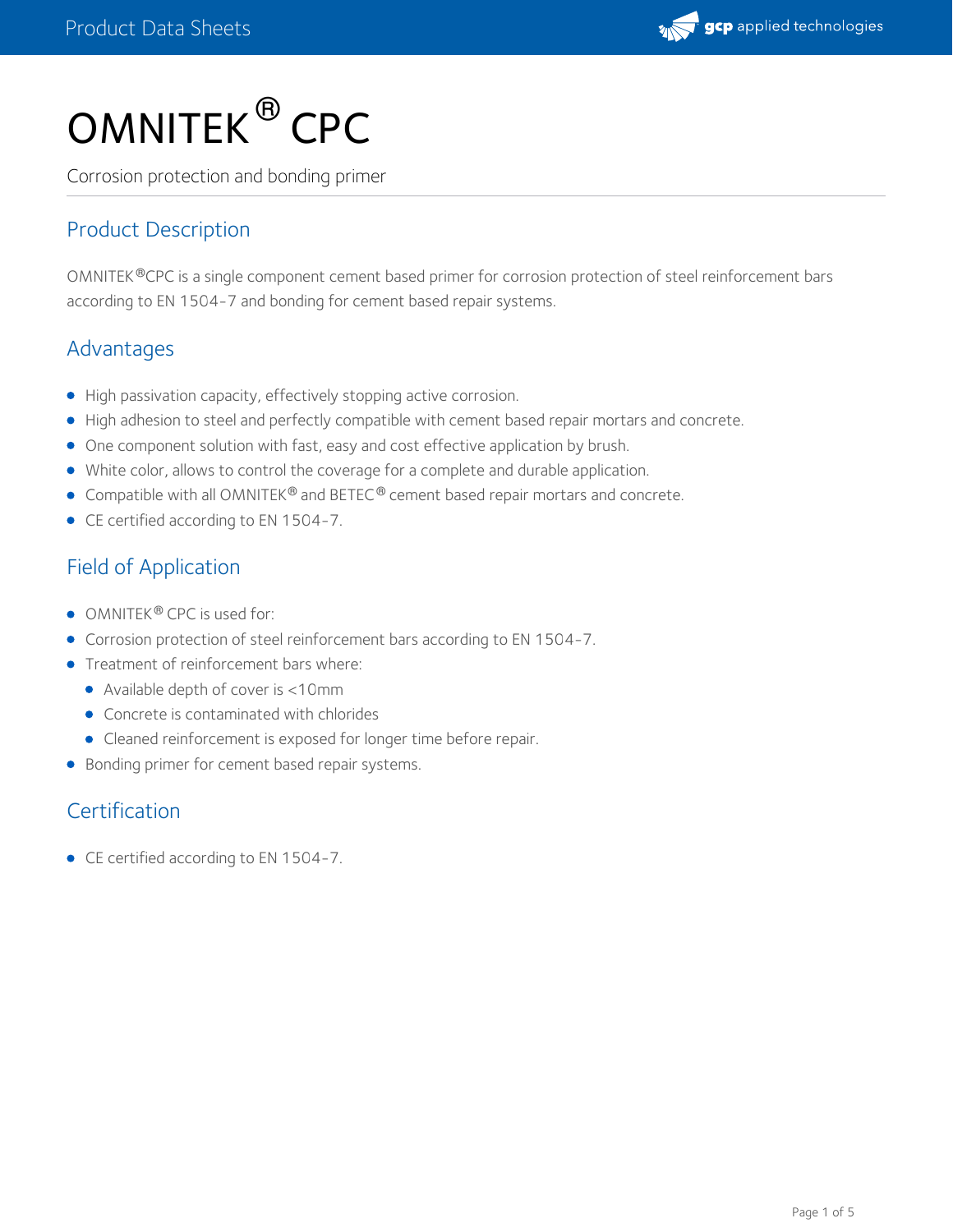

## Application

- 1. Preparation of Substrate
- Substrate preparation has to be according EN 1504-10 part 7.
- The substrate has to be free from dirt, grease, laitance, loose concrete, loose particles or layers which could adversely affect adhesion.
- Remove all damaged concrete and prepare substrate by sand or grid blasting, high pressure water jetting, or other methods until base concrete is exposed, offering sufficient roughness (bond) and open pores.
- Cut all damaged concrete back to a minimum of 20mm behind the exposed and corroded reinforcement steel. The application area needs to be 50mm wider than the edges of the corrosion on the steel reinforcement.
- Remove all rust and scale from the reinforcement steel by sand or grid blasting, high pressure water jetting, or other methods.
- The substrate must be pre-wetted with clean water until saturated. The substrate should be damp, but without free standing water. The reinforcement bars can be slightly humid prior to the application of OMNITEK  $^\circledR$  CPC
- The substrate must be frost-free and have a cohesion of minimum 1.5 N/mm<sup>2</sup>.

#### 2. Mixing

- The product is mixed in a suitable container with clean water by using a forced action mixer. Alternatively a paddle mixer, mounted on a slow speed drill can be used. The mixing head must be completely immersed in the powder.
- Add 4/5 of the required quantity of water into the mixer and mix for 3 minutes. Add the remaining quantity of water. The water content can be varied to obtain the desired consistency. Never use more than the maximum water quantity. Mix for an additional 1 minute until a lump-free, homogeneous mixture is obtained.
- The mixing time depends on the type of mixer. 4 minutes is the minimum.
- Once the material is ready mixed, apply immediately. Do not prepare more material than can be used within the open time of the material.

#### 3. Application

- Apply the mixed material with a soft brush in an even layer of minimum 1mm thickness to the full circumference of the exposed and prepared concrete and/or reinforcement steel and allow curing for minimum 1 hour depending on ambient temperature.
- Apply a second layer of minimum 1mm thickness when the first layer is sufficiently cured.
- Do not apply the material when the temperature is below 5°C, or expected to fall below 5°C in the next 24h.

#### 4. Curing

- Curing and setting times will depend on ambient and substrate temperatures.
- Allow the material to cure for minimum 2 hours before applying a repair mortar.

#### 5. Cleaning and maintenance

Mixing and application equipment should be cleaned immediately with clean water. Hardened material needs to be removed mechanically.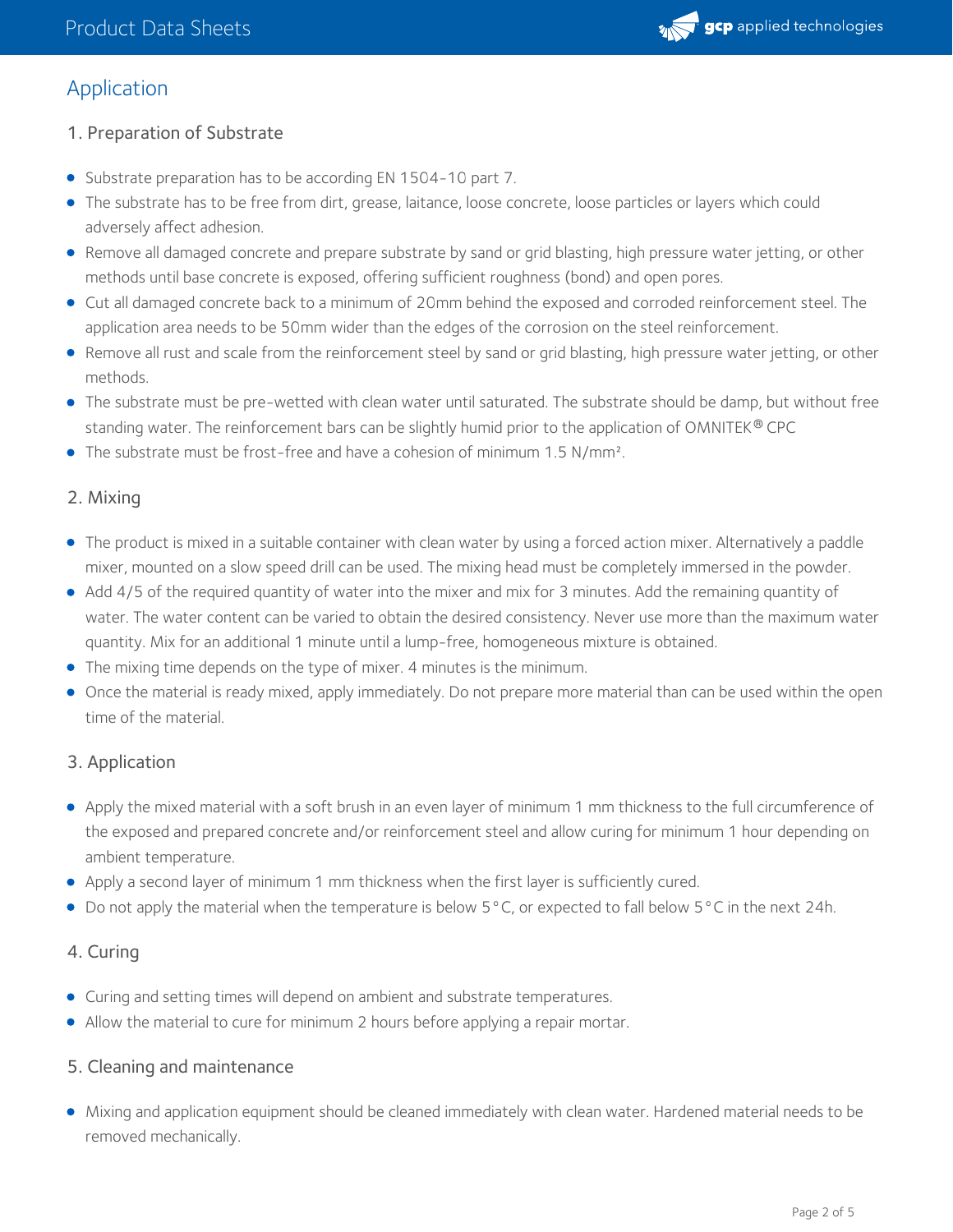

## 6. Special remarks

- Cementitious materials can lead to incompatibilities under certain conditions in combination with non-ferrous metals (such as aluminium, copper, zinc).
- Low temperatures delay the setting of the material. High temperatures accelerate the curing and decrease the open time of the material.

## Product Properties

#### Technical Data/Properties (\*)

|                                                    |                                                                                            | OMNITEK <sup>®</sup> CPC |
|----------------------------------------------------|--------------------------------------------------------------------------------------------|--------------------------|
| Properties                                         | Unit                                                                                       | Value*                   |
| Consistency                                        | $\left[\begin{smallmatrix} - & \\ & - \end{smallmatrix}\right]$                            | Smooth & creamy          |
| Application thickness                              | [mm]                                                                                       | 2 layers of ≥1mm/layer   |
| Maximum water quantity                             | [l/10 kg]                                                                                  | 2.2                      |
| Open time                                          | [min]                                                                                      | $\approx$ 30             |
| Application temperature                            | [°C]                                                                                       | $+5$ to $+35$            |
| Recoat time(***)                                   | [hours]                                                                                    | $\approx$ 1              |
| Density                                            | [ $kg/dm3$ ]                                                                               | $\approx 1.21$           |
| Consumption(**)                                    | $[kg/m^2/mm]$                                                                              | $\approx 1.5$            |
| Slant shear adhesion to steel (0,1mm displacement) | [kN]                                                                                       | 4.5                      |
| Corrosion protection                               | $[-]$                                                                                      | Pass EN 15183.           |
| Shelf life                                         | 12 Months                                                                                  |                          |
|                                                    | Stored under cover, clear of the ground, protected from all sources of moisture and frost. |                          |
| Packaging                                          | Plastic pails of 10 kg.                                                                    |                          |
|                                                    | 33 pails per pallet (330kg)                                                                |                          |
| Appearance                                         | White powder                                                                               |                          |

\*)Typical values in production control. All tests were executed under a conditioned temperature of 21°C and 65% RH.

(\*\*)Consumption needs to be estimated by the designer, since it depends on the surface roughness of the concrete and reinforcement bars. A minimum consumption of

2x1mm is needed for effective corrosion protection of reinforcement bars.

(\*\*\*) Recoating time depends on ambient conditions and should be applied when the first layer is sufficiently cured.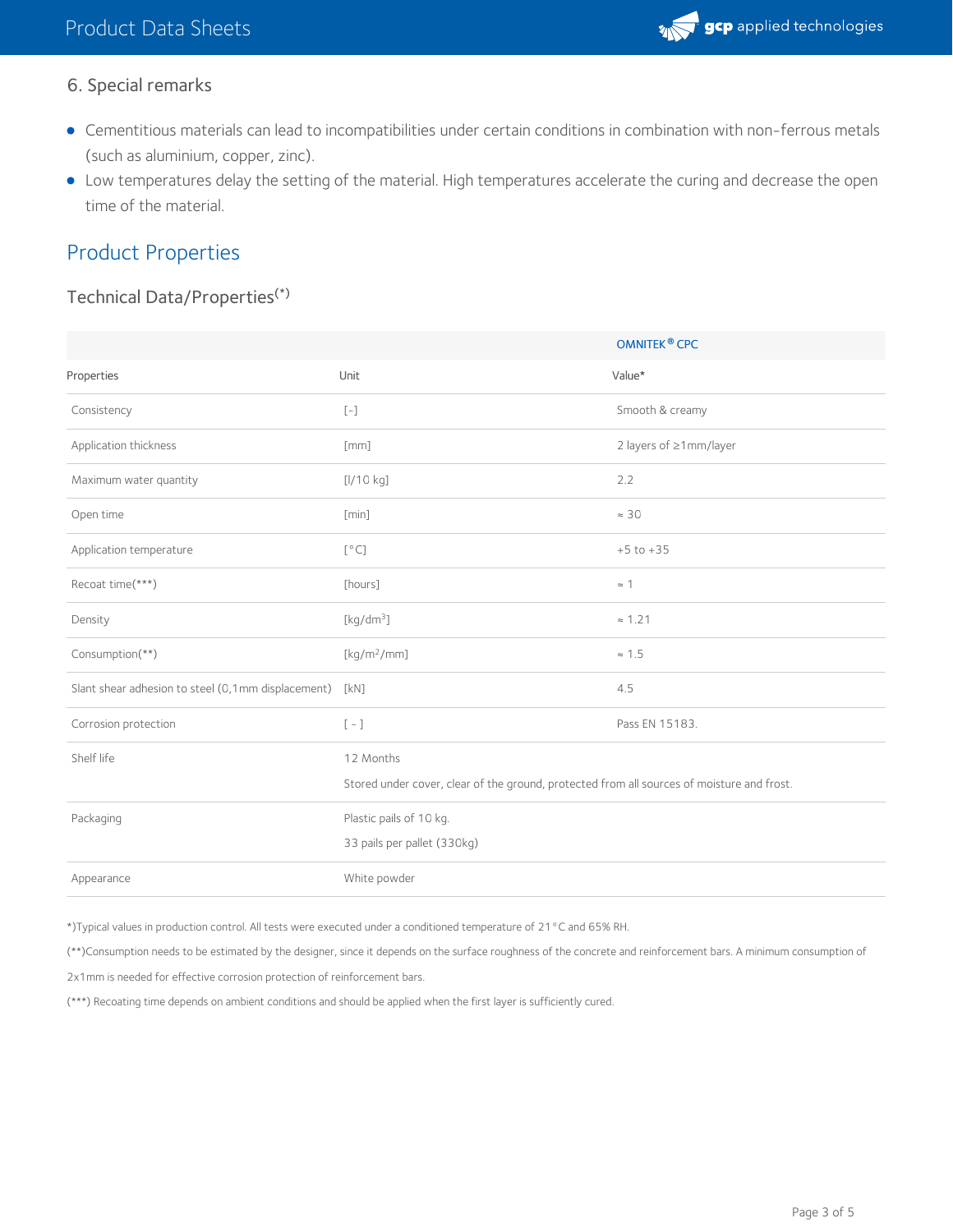

## CE Certificate



#### 0921

De Neef Construction Chemicals bvba Industriepark 8 2220, Heist-op-den-Berg Belgium 13 GCPHEI-110826-01 0921-CPR-2150 EN 1504-7 Reinforcement corrosion protection

### Health & Safety

OMNITEK ®CPC is a product based on cement and can therefore cause burns to skin and eyes, which should be protected during use. Wear gloves and protective eye shields. Wearing a dust mask is advised. Treat splashes to eyes and skin immediately with clean water. Consult a doctor when irritation continues. If accidentally ingested, drink water and consult a doctor. Users must comply with all risk and safety phrases. MSDS's can be obtained from GCP Applied Technologies or from our website. GISCODE ZP1.